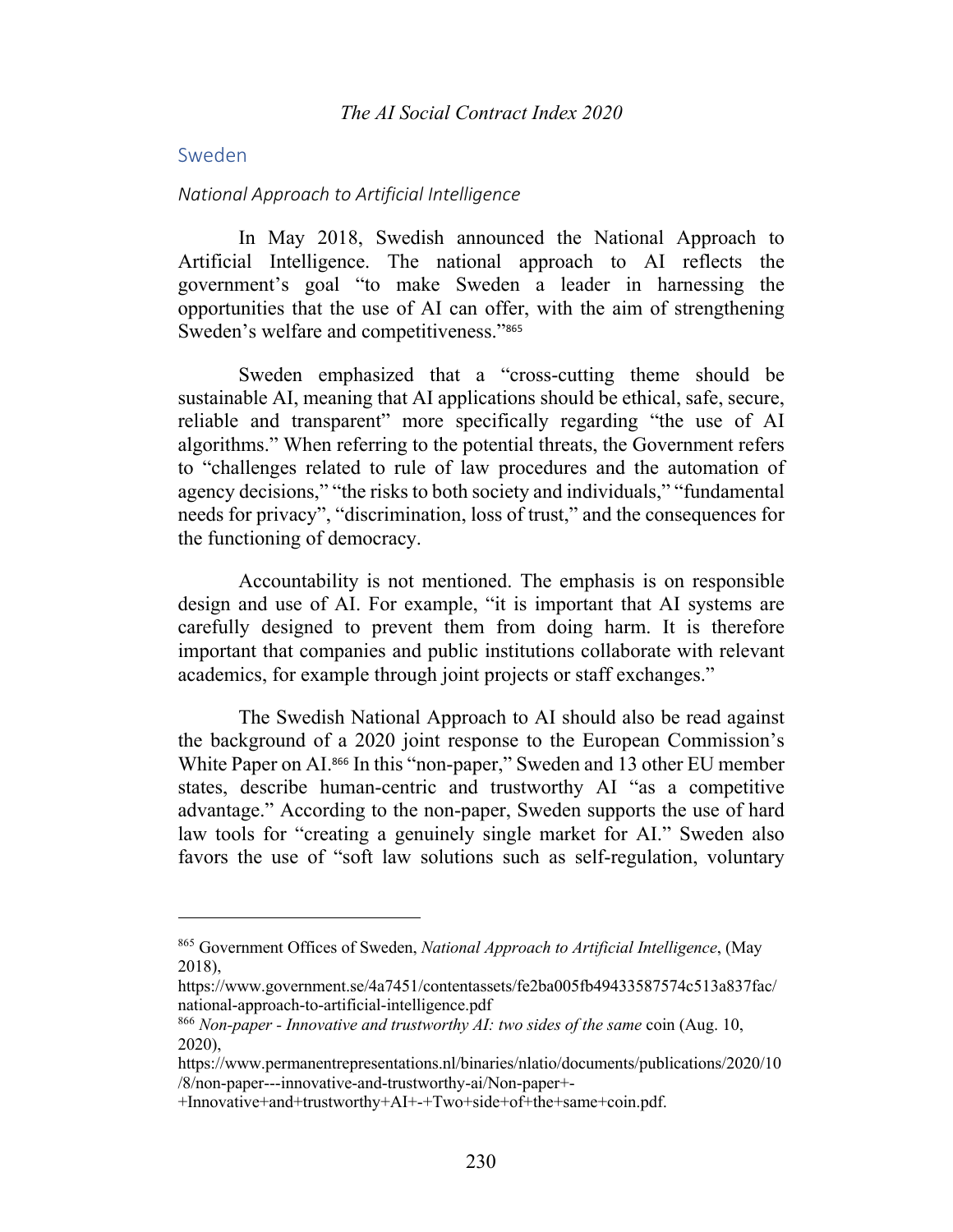labelling and other voluntary practices as well as robust standardisation process." As for risks to individuals or to society stemming from the use of AI, Sweden advocates for an evidence-based and "well-calibrated and proportionate approach."

The original National Approach to AI states "Sweden must create the enabling conditions." The Government defines the "key conditions for realising the potential of AI as 1) education and training, (2) Research, (3) Innovation, and (4) Framework and infrastructure. In relation to education and training, "the Government's assessment is that

- Swedish higher education institutions need to provide a sufficient number of people with AI education and training, particularly in continuing and further education for professionals with a university degree or equivalent.
- Sweden needs a strong AI component in non-technical programmes to create the conditions for broad and responsible application of the technology
- Sweden needs a strong link between research, higher education and innovation in the field of AI."<sup>867</sup>

In the "Sweden AI Strategy Report,"<sup>868</sup> the European Commission noted that "Swedish universities have started proposing bachelor's and master's programmes in AI fields," with some courses tackling ethical aspects of AI.<sup>869</sup> The same goes for continuing and further education for professionals and citizens "rolled out in an effective policy in the form of a course on the Elements of AI", financed by Vinnova, Sweden's innovation agency.

<sup>868</sup> European Commission, *Sweden AI Strategy Report*, (Feb. 2020),

https://knowledge4policy.ec.europa.eu/ai-watch/sweden-ai-strategy-report\_en <sup>869</sup> See Uppsala University, Master's Programme in Data Science, Syllabus for Data, Ethics and Law, Syllabus for artificial intelligence; Stockholm University, Master's Programme in Artificial Intelligence, Course on Open and big data management tackling Ethical aspects of big data and open data; Chalmers University, Data Science and AI, MSc, the Wallenberg Artificial Intelligence, Autonomous Systems and Software Program (WASP) Graduate School offers an AI-track mandatory course tackling ethical aspects.

<sup>867</sup> Government Offices of Sweden, *National Approach to Artificial Intelligence*, (May 2018),

https://www.government.se/4a7451/contentassets/fe2ba005fb49433587574c513a837fac/ national-approach-to-artificial-intelligence.pdf6.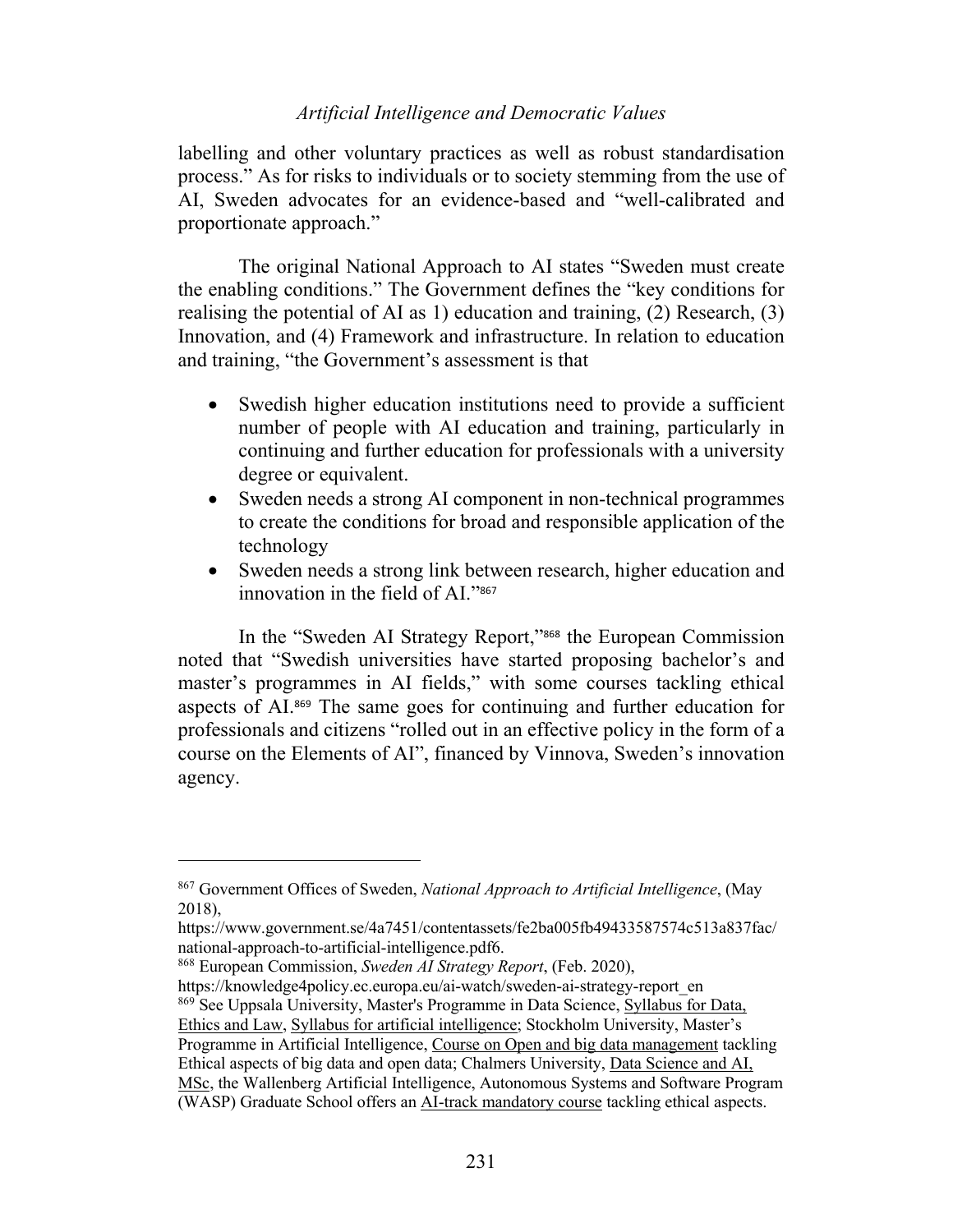In relation to research, the Government's assessment<sup>870</sup> is that

- Sweden needs both strong basic research and strong applied research in AI to ensure knowledge and skills supply in the field.
- Sweden needs strong relations with leading international AI research environments.
- Sweden needs to exploit the synergies between civil research and defense research from a total defense perspective.

In relation to innovation and use, the Government's assessment is that

- Sweden needs pilot projects, testbeds and environments for development of AI applications in the public and private sectors, that can contribute to the use of AI evolving in a safe, secure and responsible manner.
- Sweden needs to develop partnerships and collaborations on the use of AI applications with other countries, especially within the EU.

Apart from EU funding programs, Vinnova, Sweden's innovation agency is one of the main sources of funding which has fostered the development of AI applications through AI Innovation of Sweden,<sup>871</sup> organized as a national center for applied AI research and innovation with almost 70 partners from the industrial and public sectors, research institutions, and the academic world. It also funds AI-related innovation projects promoting citizen science which "is considered an important instrument for maintaining confidence in science and society."<sup>872</sup> It also funds the development of innovative services that help citizens and journalists to review the public sector.<sup>873</sup>

<sup>871</sup> AI Innovation of Sweden, https://www.ai.se/en. Nodes and co-location areas are created or planned across Sweden to develop partnerships for AI innovation: the Gothenburg node, the Greater Stockholm node, the Southern Sweden node, the Northern Sweden node, the Örebro node.

<sup>870</sup> Government Offices of Sweden, *National Approach to Artificial Intelligence*, (May 2018),

https://www.government.se/4a7451/contentassets/fe2ba005fb49433587574c513a837fac/ national-approach-to-artificial-intelligence.pdf6.

<sup>872</sup> Vinnova, https://www.vinnova.se/en/. See also Vinnova, "Civic tech: Digital services for strengthening trust between citizens and the public sector".

 $873$  "This is done through interactive vizualisation of climate data at the local, level, increased transparency in procurement data and simulation of how the citizen's own data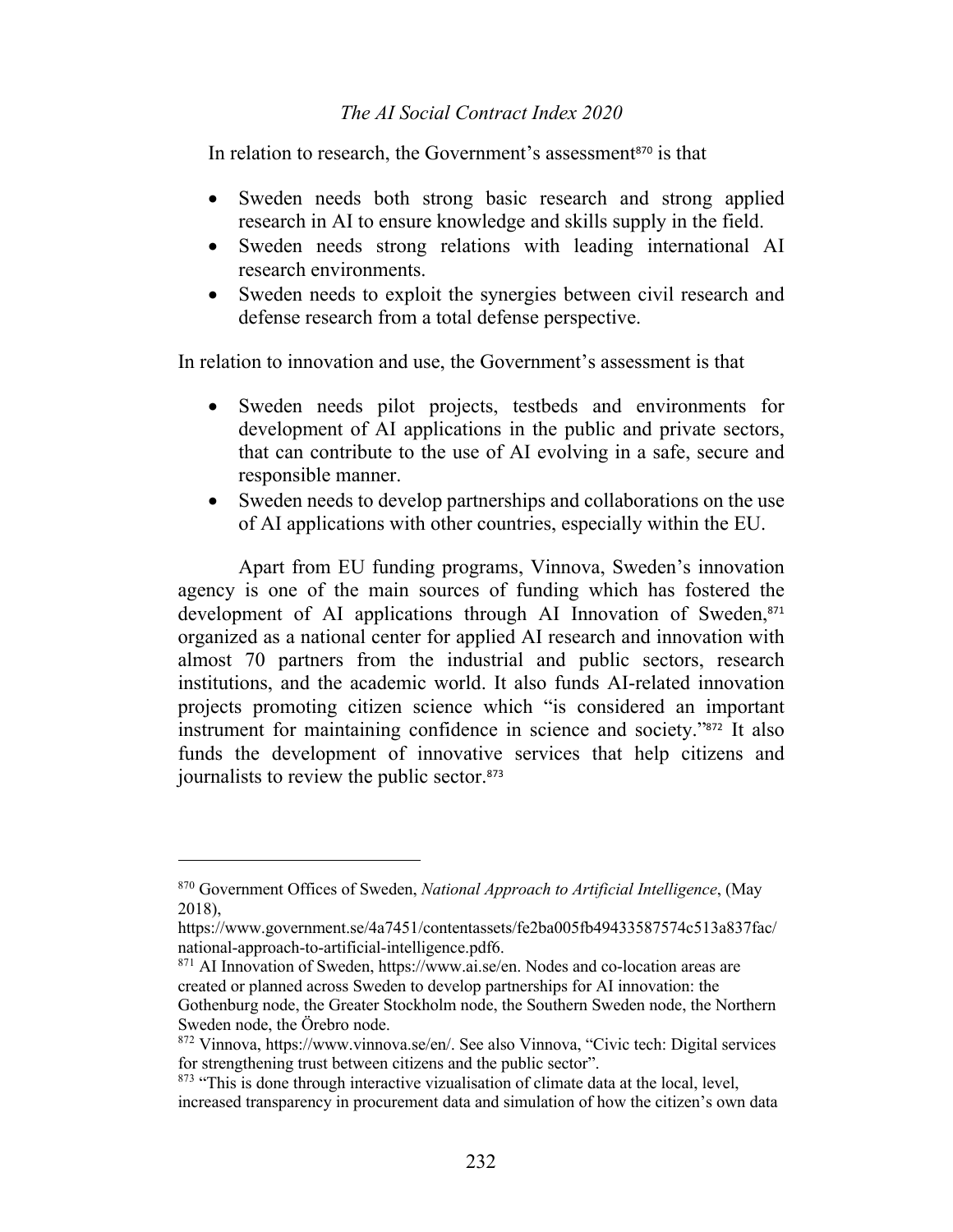In relation to framework and infrastructure, the Government's assessment is that

- Sweden needs to develop rules, standards, norms and ethical principles to guide ethical and sustainable AI and the use of AI.
- Sweden needs to push for Swedish and international standards and regulations that promote the use of AI and prevent risks.
- Sweden needs to continuously review the need for digital infrastructure to harness the opportunities that AI can provide.
- Sweden needs to continue to work on making data available to serve as infrastructure for AI use in areas where it adds value.
- Sweden needs to continue to play an active role in the EU's efforts to promote digitization and reap the benefits that the use of AI can bring.<sup>874</sup>

The National Approach to Artificial Intelligence states, "The goal is closely linked to the digital transformation goal adopted by the Riksdag [the Swedish Parliament] and complements the Government's Digital Strategy."

In August 2018, the Swedish government created a Committee for Technological Innovation and Ethics (KOMET). AlgorithmWatch noted that the head of the Committee is "a former entrepreneur and CEO, whose prior work for the government included being head of the section for innovation within the Ministry of Enterprise and Innovation."<sup>875</sup> AlgorithmWatch also complained that: "The committee is tasked with producing analyses of barriers for the adoption of 'the fourth industrial revolution', such as existing regulatory frameworks, to map the need for adjusting existing regulatory frameworks, to continuously come up with suggestions for the government regarding policy developments, promote a dialogue between relevant governmental agencies and regional actors, educational institutions, the non-governmental sector, and business for efficient collaboration concerning policy-developments. It is, however, not stated how, and more precisely which of these actors will be involved."

can be used in a secure way", Vinnova, News, (Oct. 26, 2020),

https://www.vinnova.se/en/.

<sup>874</sup> Government Offices of Sweden, *National Approach to Artificial Intelligence*, (May 2018),

https://www.government.se/4a7451/contentassets/fe2ba005fb49433587574c513a837fac/ national-approach-to-artificial-intelligence.pdf6.

<sup>875</sup> https://algorithmwatch.org/en/automating-society-sweden/.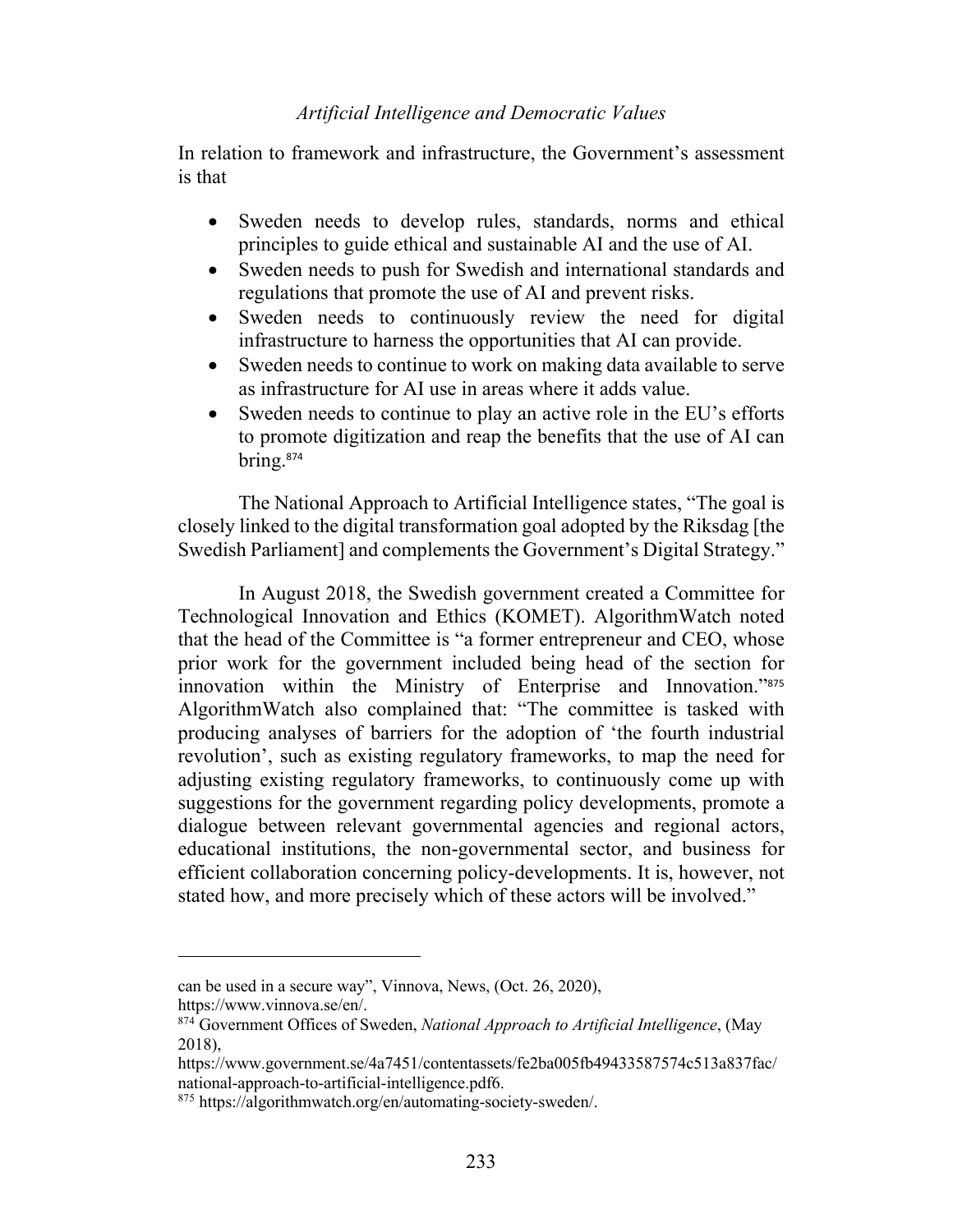The Swedish Government acknowledged the General Data Protection Regulation (GDPR) as "an important part of the AI framework."<sup>876</sup>

A recent report for the International Bar Association stated "there is currently no AI laws in Sweden. Historically, the legislative approach in Sweden has been to pass technology-agnostic legislation that does not need to be changed with every advance in technology."877 Thus, "it is of central priority for the Swedish legislator to assess current legislation from an AI perspective and implement necessary changes. Furthermore, support in the interpretation of legislation is required from courts and public authorities. Access to data, information security and robustness, together with the ethical use of AI, are principles of central importance in the future regulatory approach."

# *The Trellborg Controversy*

The automation of government services has been underway in Sweden since the 1970s. By 2019, "more than 80% of all government decisions that the National Audit has reviewed were automated. This involves 121 million decisions by 13 authorities."878 Various benefits, such as Welfare payments, from parental benefits to dental care subsidies, are allocated without any human intervention.

As for municipalities, who are in charge of social services, a 2019 report published by the Union for Professionals, found that "only 16 out of a total of 290 municipalities have implemented RPA [Robotic Processing Automation] in their administration of social benefits."879 The Trellborg

<sup>879</sup> Lupita Svensson, "Tekniken är den enkla biten" Om att implementera digital automatisering i handläggningen av försörjningsstöd (2019),

https://akademssr.se/sites/default/files/files/LupitaSvensson.pdf

<sup>876</sup> Government Offices of Sweden, *National Approach to Artificial Intelligence*, (May 2018),

https://www.government.se/4a7451/contentassets/fe2ba005fb49433587574c513a837fac/ national-approach-to-artificial-intelligence.pdf6.

<sup>877</sup> International Bar Association, *Guidelines and Regulations to Provide Insights on Public Policies to Ensure Artificial Intelligence's Beneficial Use as a Professional Tool*  (Sept. 2020), https://www.ibanet.org/Document/Default.aspx?DocumentUid=f5099a33- 1e70-4a32-839d-589236b7568d.

<sup>878</sup> Nord News, *The Swedish National Audit Office: Automatic government decisions are becoming more common* (Nov. 19, 2020), https://nord.news/2020/11/19/the-swedishnational-audit-office-automatic-government-decisions-are-becoming-more-common/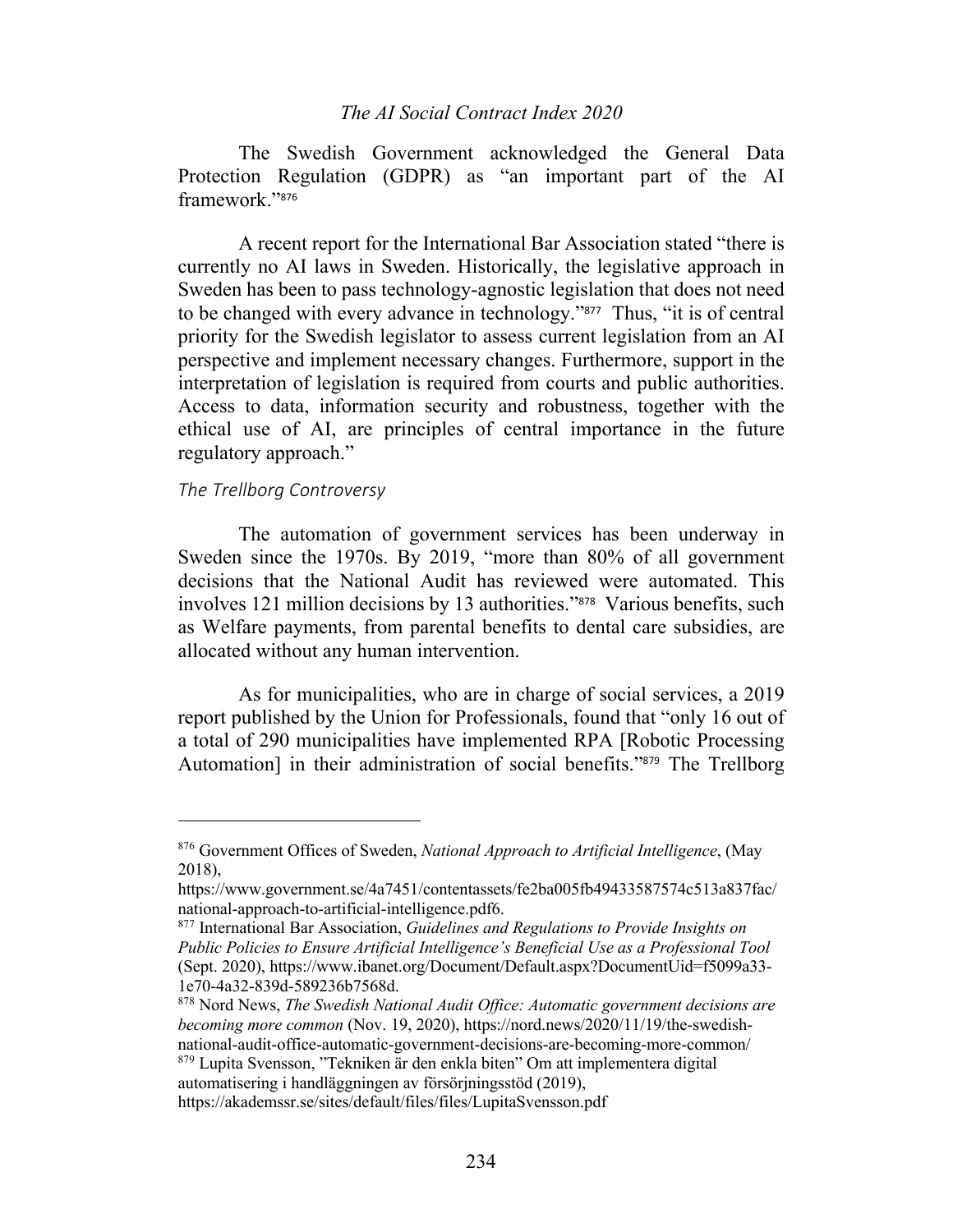Municipality was the only one to implement solely automated decisionmaking.

In 2019 the journalist Freddi Ramel, and Simon Vinge, chief economist at the Union for Professionals, challenged the Trelleborg automated decision system. According to AlgorithmWatch, the Swedish Parliamentary Ombudsman has so far failed to determine whether the municipality provided "meaningful information" as required by Article 15 of the GDPR.<sup>880</sup> However, Ramel obtained access to the source code after a court ruled that the code was a public record under the Swedish Freedom of Information Act. The Trelleborg municipality subsequently undertook an investigation.

#### *Access to Data*

In the National Approach to AI, the Swedish government stated that "[a]ccess to data is the lifeblood of AI and a crucial part of the infrastructure." The report continued, "Appropriate frameworks of principles, norms and rules are therefore important prerequisites if Sweden is to realise the benefits of AI in society. Such frameworks must balance fundamental needs for privacy, ethics, trust and social protection with access to the data needed to realise the potential of AI."

AI Sweden, the Swedish National Center for applied Artificial Intelligence, "is developing the Data Factory to become a national testbed for data factory solutions. It will include rapidly evolving new technology and position itself as an international benchmark of how to set up a highly valuable data factory."<sup>881</sup> AI Sweden has also identified the need to create a Legal Expert Group. This Group "will consist of a smaller number of legal experts from our partners who will discuss legal questions related to AI and data and they will collaborate in trying to create, for example, white papers, guidelines and/or common interpretations and solutions for legal issues that could benefit all partners within AI Sweden."<sup>882</sup>

<sup>880</sup> AlgorithmWatch, *Central authorities slow to react as Sweden's cities embrace automation of welfare management* (2020),

https://automatingsociety.algorithmwatch.org/report2020/sweden/sweden-story/ <sup>881</sup> AI Sweden, *The Data Factory*, https://www.ai.se/en/data-factory.

<sup>882</sup> AI Sweden, *Legal Expert Group,* https://www.ai.se/en/legal-expert-group.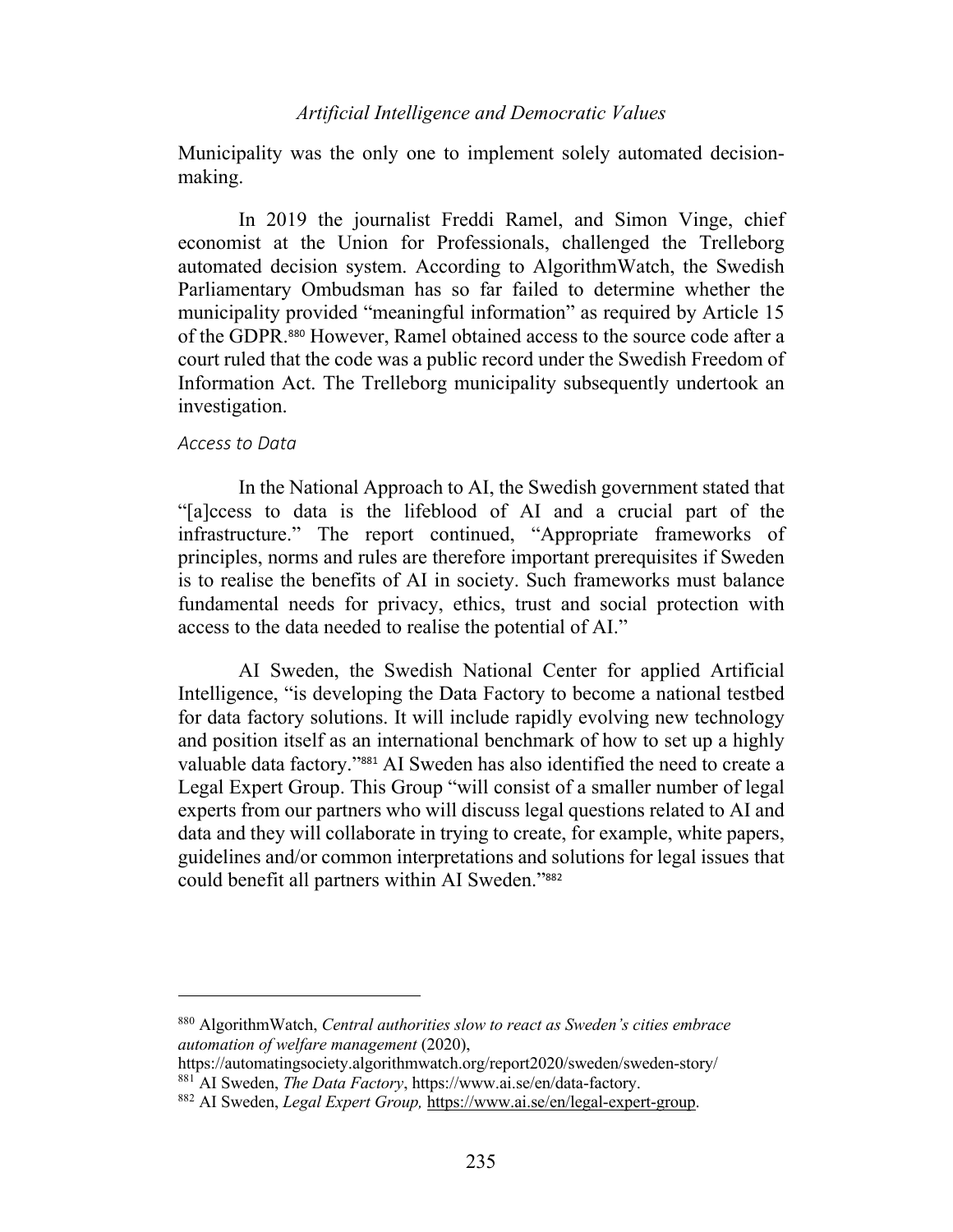In May 2019, the Government launched several investigations<sup>883</sup> on access to public sector. <sup>884</sup> It has endowed with the mission to make concrete proposals. In a January 2020 report, the Swedish Agency for Digital Administration (DIGG) said that "AI carries challenges. Its use requires (…) systematic ethical considerations. However, these challenges can be properly addressed, highlighting the overall capacity of the public administration to deal with these issues."<sup>885</sup> DIGG recommended that the Government establish a center with expertise in AI; develop a platform for collaboration, co-development and innovation; develop an AI guide; create legal conditions to facilitate experimental activities; develop vocational and role-specific training in AI; develop a national data strategy for public administrations." Lastly, DIGG has also set up an expert group on AI for public administration, mainly composed of academics. It aims to provide advises to DIGG in the fulfilment of its mission.<sup>886</sup>

However, Sweden's Open Government Partnership Action Plan 2019– 2021, does not address the link between access to data and the use of artificial intelligence in the public sector. <sup>887</sup> It thus remains to be seen which concrete further steps it will take to address the issue and to which extent ethical considerations will be taken into account. The Action Plan does not refer either to Algorithmic Transparency.

# *Foreign Policy and AI*

As for the international landscape, Peter Eriksson, the Swedish Minister for Housing and Digital development, signed the declaration on

<sup>883</sup> Swedish Government, *The government is gathering strength around artificial intelligence and open data* (May 2, 2019),

www.regeringen.se/pressmeddelanden/2019/05/regeringen-kraftsamlar-kring-artificiellintelligens-och-oppna-data.

<sup>884</sup> See also, OECD, *Digital Government Review of Sweden: Towards a Data-driven Public Sector*

*Assessment and recommendations*, https://doi.org/10.1787/5baa0880-en.

<sup>885</sup> DIGG, *Promote the ability of public administration to use AI* (Jan. 13, 2020) [GT], https://www.digg.se/publicerat/publikationer/2020/framja-den-offentliga-forvaltningensformaga-att-anvanda-ai [MT]

<sup>886</sup> DIGG, *Referensgrupp inom AI*, https://www.digg.se/om-oss/regeringsuppdrag/oppnadata-datadriven-innovation-och-ai#referensgrupp\_inom\_ai, [MT].

<sup>887</sup> Government of Sweden, *Sweden's Open Government Partnership Action Plan 2019– 2021* (Aug. 29, 2019),

https://www.regeringen.se/4ad5d7/contentassets/0e4dc8996f374895b54f9f994e6c5fd2/s weden-ogp-action-plan-2019-2021.pdf.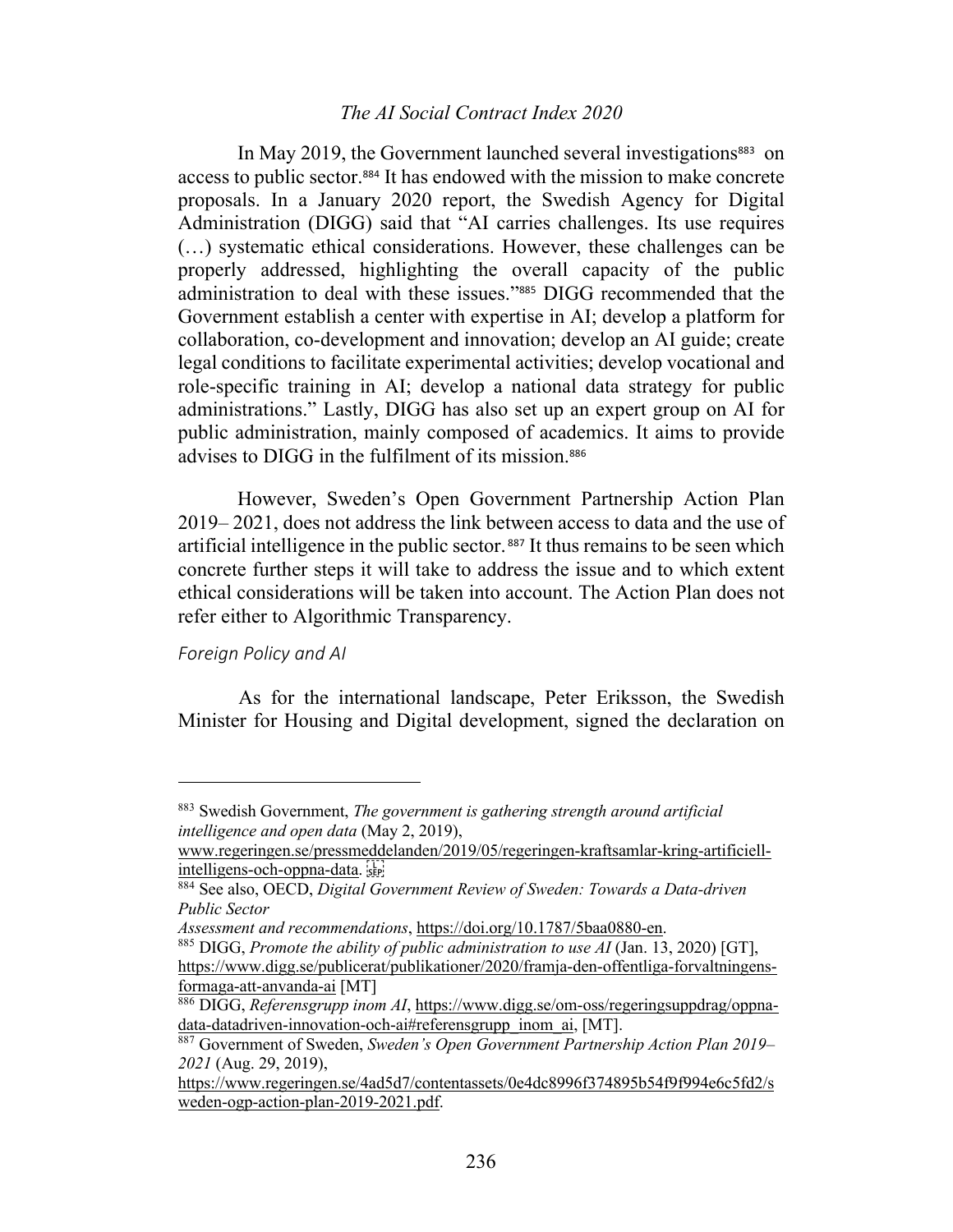"AI in the Nordic-Baltic region" establishing a collaborative framework on "developing ethical and transparent guidelines, standards, principles and values to guide when and how AI applications should be used" and "on the objective that infrastructure, hardware, software and data, all of which are central to the use of AI, are based on standards, enabling interoperability, privacy, security, trust, good usability, and portability."<sup>888</sup> This Declaration has recently been reinforced by the Ministerial Declaration Digital North 2.0. 889

#### *Public Participation*

As for public participation, the Government states in the National Approach that "For Sweden to reap the benefits of AI, all sectors of society must be involved." It is, however, debatable to what extent different groups in society are actually involved. According to AlgorithmWatch, most of the funding and strategic development takes place in the universities and as support for business environments."<sup>890</sup> Nevertheless, AlgorithmWatch also describes the "addAI initiative" which "is a collaboration between experts in academia, government and companies to discuss and explore the impact of smart algorithms and AI on society through the organisation of workshops and participation in public events."

## *Facial recognition*

In March 2020, the data protection officer for the Swedish police undertook an investigation to determine whether the police may have used ClearView AI, an AI product for mass surveillance enabled by facial recognition.<sup>891</sup> The Swedish police confirmed that they have used Clearview AI, after previously denying use of the face surveillance tool.<sup>892</sup>

<sup>891</sup> SVT NYHETER, *Intern utredning: Polisen får inte använda kritiserad AI-tjänst – skulle bryta mot lagen* (Mar. 6, 2020) [MT], https://www.svt.se/nyheter/inrikes/svenskpolis-forbjuds-att-anvanda-kontroversiella-ai-tjansten

<sup>888</sup> Nordic Cooperation, *AI in the Nordic-Baltic region* (May 14, 2018), https://www.norden.org/en/declaration/ai-nordic-baltic-region.

<sup>889</sup> Nordic Cooperation, *Ministerial Declaration Digital North 2.0* (Sept. 29, 2020), https://www.norden.org/en/declaration/ministerial-declaration-digital-north-20.

<sup>890</sup> Anne Kuan and Julia Velkovia, *Automating Society: Sweden* (Jan. 29, 2019), https://algorithmwatch.org/en/automating-society-sweden/.

<sup>892</sup> Mikael Grill Peterson and Linea Carlén, *Polisen bekräftar: Har använt omdiskuterade Clearview AI,* SVT NYHETER, (March 11, 2020) [MT],

https://www.svt.se/nyheter/inrikes/ekot-polisen-bekraftar-anvandning-av-kontroversiellapp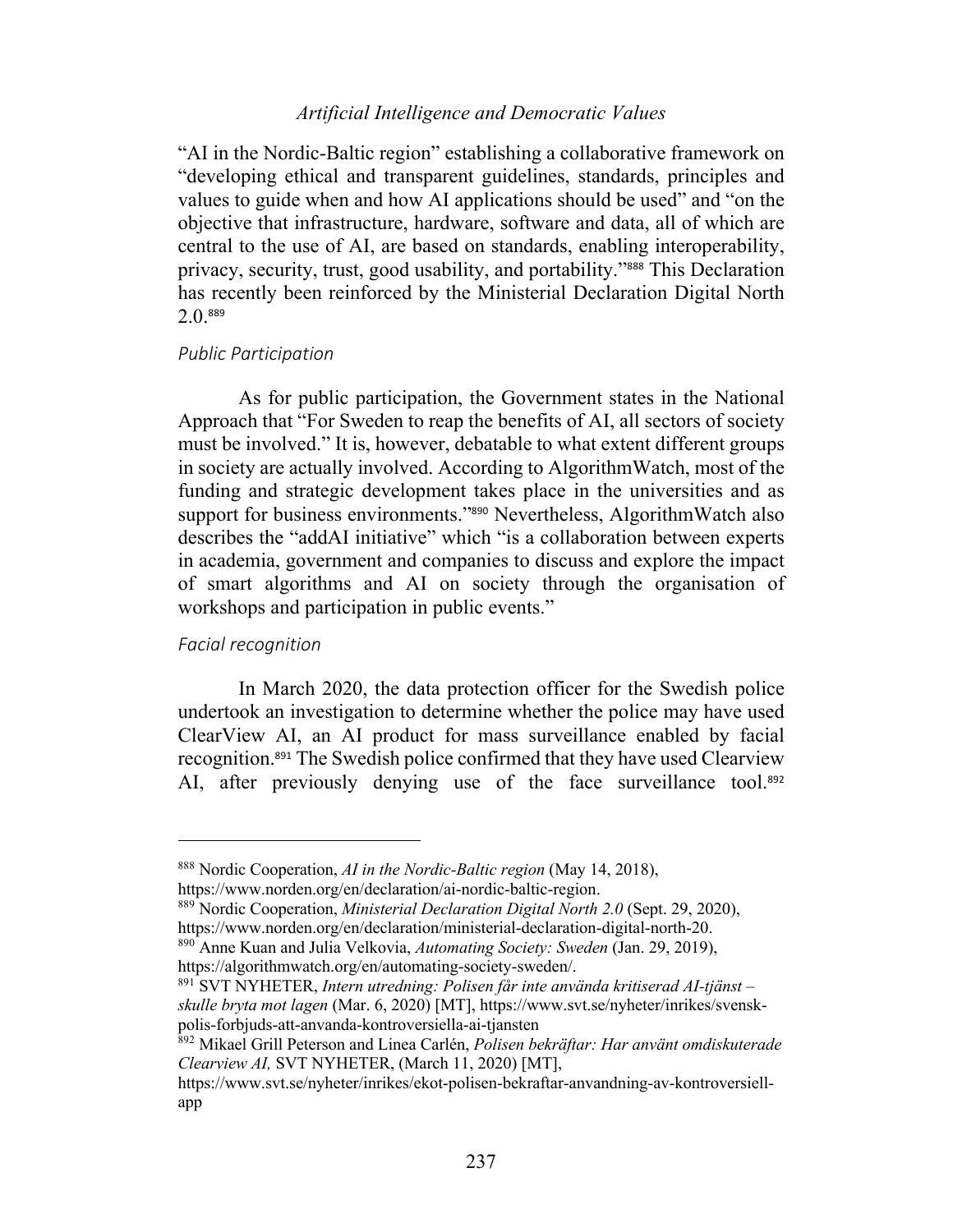Subsequently, the Swedish DPA "initiated an inspection to find out whether Swedish authorities use the face recognition technology provided by the US company Clearview AI."<sup>893</sup> The DPA noted that the European Data Protection Board "will produce guidance on how law enforcement authorities should approach facial recognition technology. Sweden is one of the driving countries in the world."

In 2019, the Swedish DPA did approve the use of facial recognition technology by the police to help identify criminal suspects. However, such an authorization relates to the use of biometric templates in databases under the control of public authorities and established under Union or Member States law.<sup>894</sup> As Andrea Jelinek, Chair of the European Data Protection Body, subsequenty emphasized, "[t]he possible use of a service such as offered by Clearview AI by law enforcement authorities would, however, be fundamentally different, in that it would imply, as part of a police or criminal investigation, the sharing of personal data with a private party outside the Union and the biometric matching of such data against the latter's mass and arbitrarily populated database of photographs and facial pictures accessible online."895 She also clearly questions the legality of the use of Clearview AI by public authorities.

In 2019, the Swedish DPA issued its first fine in a case involving facial recognition. A school in northern Sweden conducted a pilot using facial recognition to keep track of students' attendance in school. The Swedish DPA concluded that the test violates the GDPR and imposed a fine on the municipality of approximately 20,000 euros. The school processed sensitive biometric data unlawfully and failed to do an adequate impact assessment including seeking prior consultation with the Swedish DPA. The school based the processing on consent but the Swedish DPA considers that

<sup>894</sup> Official Journal of the European Union, *Directive EU 2016/680 of the European Parliament and of the Council* (Apr. 27, 2016), https://eur-lex.europa.eu/legalcontent/EN/TXT/PDF/?uri=CELEX:32016L0680&from=EN

0052\_facialrecognition.pdf.

<sup>&</sup>lt;sup>893</sup> The Swedish Data Protection Authority, The Data Inspectorate initiates supervision due to Clearview AI, https://www.datainspektionen.se/nyheter/datainspektionen-inledertillsyn-med-anledning-av-clearview-ai/.

<sup>895</sup> EDPB response to MEPs Sophie in 't Veld, Moritz Körner, Michal Šimečka, Fabiene Keller, Jan-Christoph Oetjen, Anna Donáth, Maite Pagazaurtundúa, Olivier Chastel, concerning the facial recognition app developed by Clearview AI (June 10, 2020) https://edpb.europa.eu/sites/edpb/files/files/file1/edpb\_letter\_out\_2020-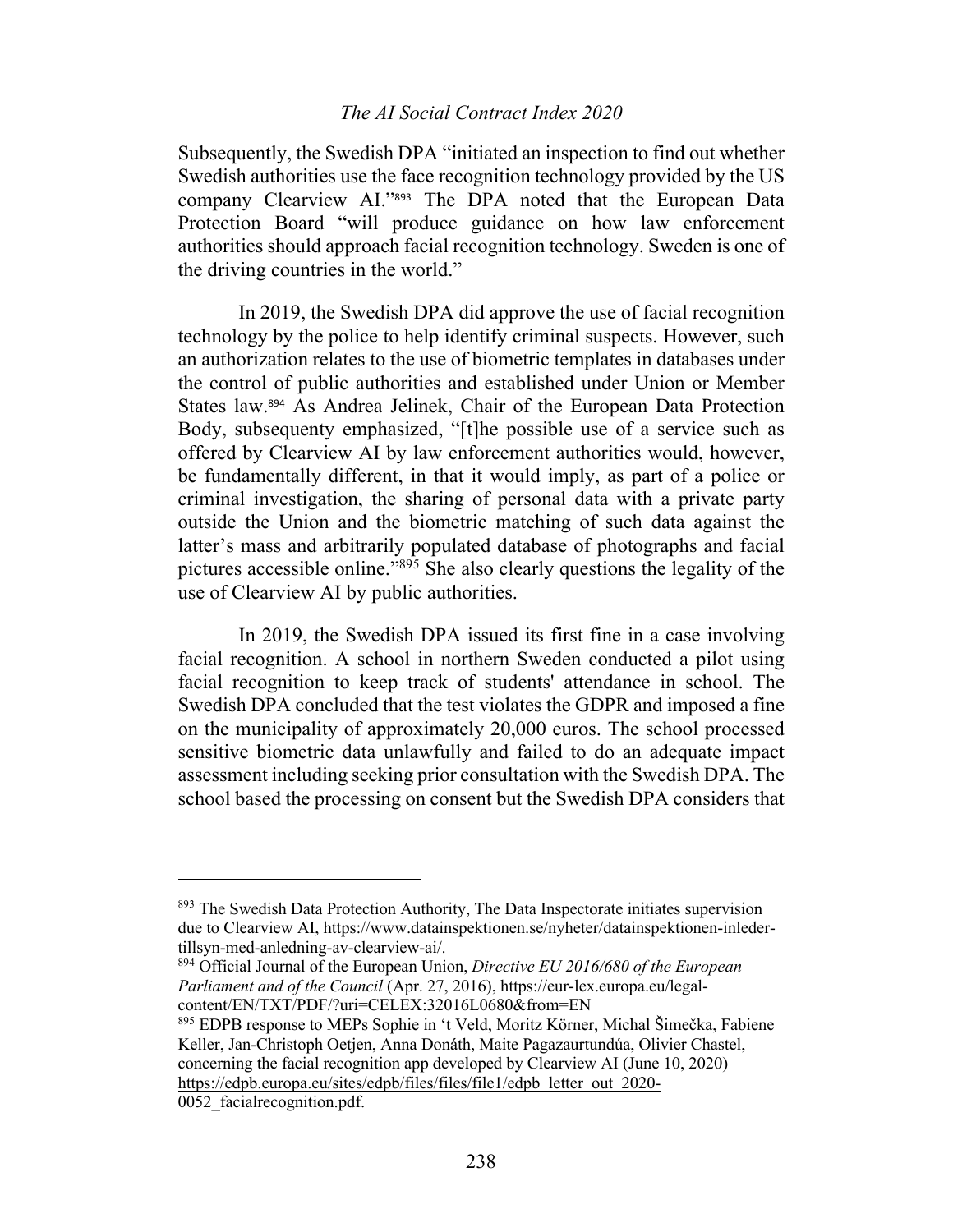consent was not a valid legal basis given the clear imbalance between the data subject and the controller.<sup>896</sup>

#### *Lethal Autonomous Weapons*

Beginning in 2013, Swedish NGOs called for Sweden to endorse an official ban of LAWS. <sup>897</sup> As one NGO coalition stated recently "A future where machines themselves decide over life and death, what and who is to be attacked in an armed conflict, is not the future we want. But the fact is that we are on our way there - and development is fast."<sup>898</sup> Previously, leaders in the Swedish government declared that "Sweden must take a leading role in the work for a ban on deadly autonomous weapon systems." However, the position adopted by Sweden so far seems to be more nuanced.

The Swedish government has emphasized human control and said, "that multilateralism remains our only chance to address our many common challenges and to ensure international peace and security."<sup>899</sup> At the 75<sup>th</sup> UN General Assembly meeting in October 2020, Sweden's Ambassador stated "Sweden is of the strong conviction that human control over the use of force always must be upheld." She also expressed Sweden's support to the 11 LAWS Guiding Principles.<sup>900</sup> Earlier, Sweden also explained that the "specific measures required for human control will thus need to be context dependent and assessed on a case-by-case basis" and referred to a report, supported by Sweden, together with Germany, Switzerland and the Netherlands.<sup>901</sup> The Swedish government has also set up a working group

https://reachingcriticalwill.org/images/documents/Disarmament-

<sup>896</sup> https://www.datainspektionen.se/nyheter/2019/facial-recognition-in-school-rendersswedens-first-gdpr-fine/.

<sup>897</sup> Campaign to Stop Killer Robots, *Building Awareness in Sweden* (Oct. 13, 2020), https://www.stopkillerrobots.org/2013/10/sweden-outreach/;

<sup>898</sup> Amnesty International Sweden, *Sweden Must Stand Against Killer Robots* (Sept. 21, 2020) [GT], https://www.amnesty.se/aktuellt/sverige-maste-sta-upp-mot-mordarrobotardebattartikel-publicerad-209-2020/.

<sup>899</sup> Government of Sweden, Ministry of Foreign Affairs, *Statement delivered by Ambassador Anna Karin Eneström, Permanent Representative of Sweden to the United Nations at the General Debate of the First Committee,* 75th session of the UN General Assembly, United Nations (Oct. 14, 2020),

fora/1com/1com20/statements/14Oct\_Sweden.pdf

<sup>900</sup> Geneva Internet Platform, *GGE on lethal autonomous weapons systems,*

https://dig.watch/process/gge-laws#view-14508-1

<sup>901</sup> Stockholm International Peace Research Institute, *Limits on Autonomy in Weapon Systems: Identifying Practical Elements of Human Control* (June 2020),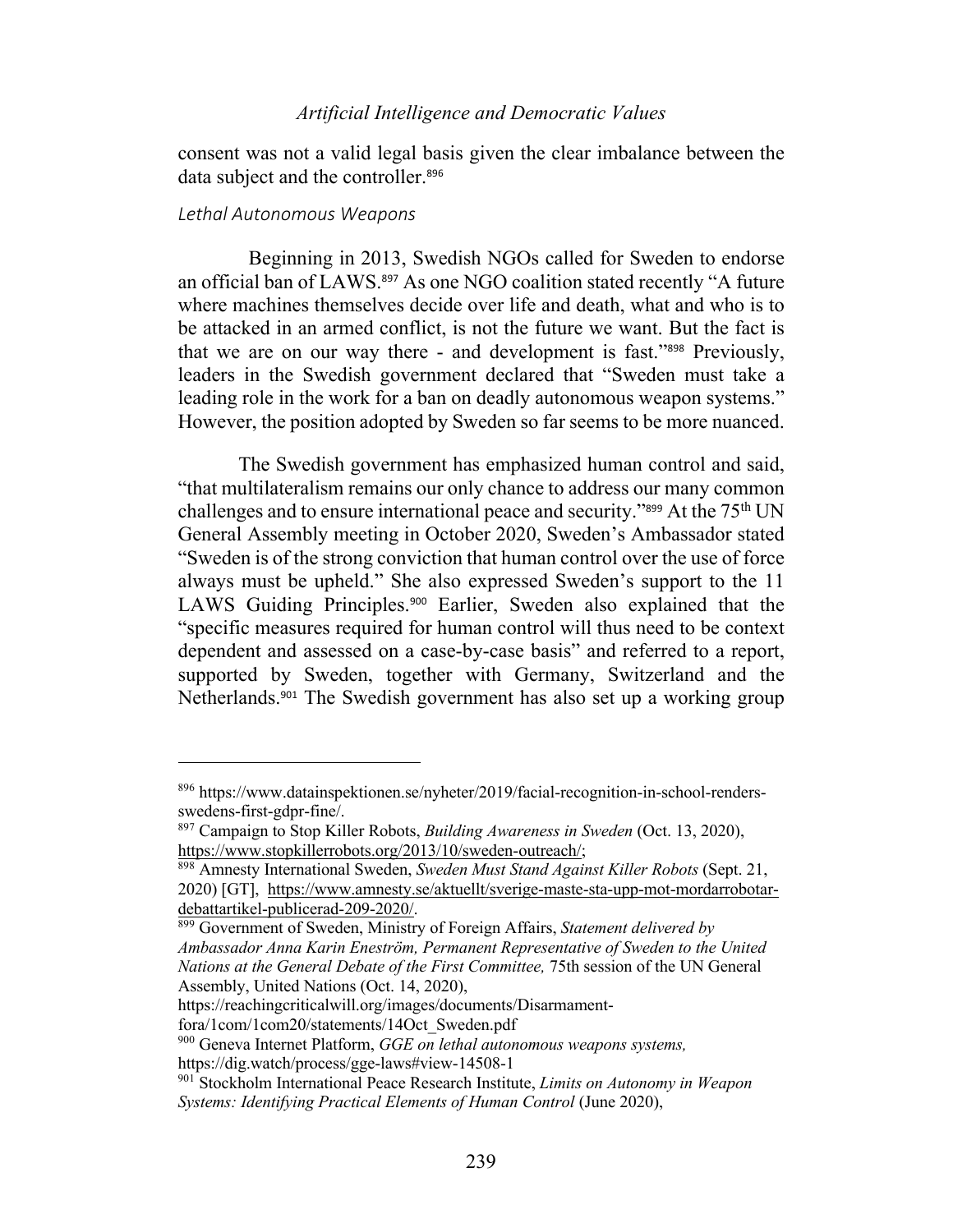on autonomous weapons. According to the NGO the Swedish Peace and Arbitration Society, this "working group is defense-oriented, with a majority of its members coming from defense-related authorities and institutions."<sup>902</sup>

### *OECD AI Principles and Human Rights*

Sweden endorsed the OECD AI Principles. Sweden is a signatory to many international human rights treaties and conventions, among which the Universal Declaration of Human Rights and the Council of Europe's European Convention on Human Rights and the Convention 108+, the Modernized Convention for the protection of individuals with regard to the processing of personal data. Sweden typically ranks among the top nations in the world for the protection of human rights and transparency.<sup>903</sup>

## *Algorithmic Transparency*

Sweden is subject to the General Data Protection Regulation which established rights to "meaningful information about the logic involved" as well as about "the significance and the envisaged consequences."<sup>904</sup> The Swedish Data Protection Authority is competent to handle complaints in this regard.<sup>905</sup> In 2019, the Equality Ombudsman Agneta Broberg warned that the sanctions available under the Discrimination Act are not effective to tackle the challenges of AI and discriminatory algorithms.<sup>906</sup>

Following the Trelleborg episode concerning automated decisions by municipalities, the Union for Professionals called for the creation of an

https://www.sipri.org/publications/2020/other-publications/limits-autonomy-weaponsystems-identifying-practical-elements-human-control-0

<sup>902</sup> Swedish Peace and Arbitration Society, *Questions and Answers about Killer Robots,* [MT] https://www.svenskafreds.se/vad-vi-gor/nedrustning/stoppamordarrobotar/faqmordarrobotar/

 $903$  According to Freedom House, Sweden's Global freedom score is 100/100, https://freedomhouse.org/country/sweden/freedom-world/2020.

<sup>&</sup>lt;sup>904</sup> [GDPR Art. 22, Art. 13.2.f].

<sup>905</sup> The Swedish Data Protection Authority, https://www.datainspektionen.se/otherlang/in-english/.

<sup>906</sup> Diskriminerings Ombudsmannen*,* Skyddet mot diskriminering behöver ses över *(Protection Against Discrimination Needs to be Reviewed), (Feb. 21, 2020),* https://www.do.se/om-do/pressrum/aktuellt/aktuellt-under-2020/skyddet-motdiskriminering-behover-ses-over/; Diskriminerings Ombudsmannen, *Annual Report 2019,* https://www.do.se/globalassets/om-do/do-arsredovisning-2019.pdf.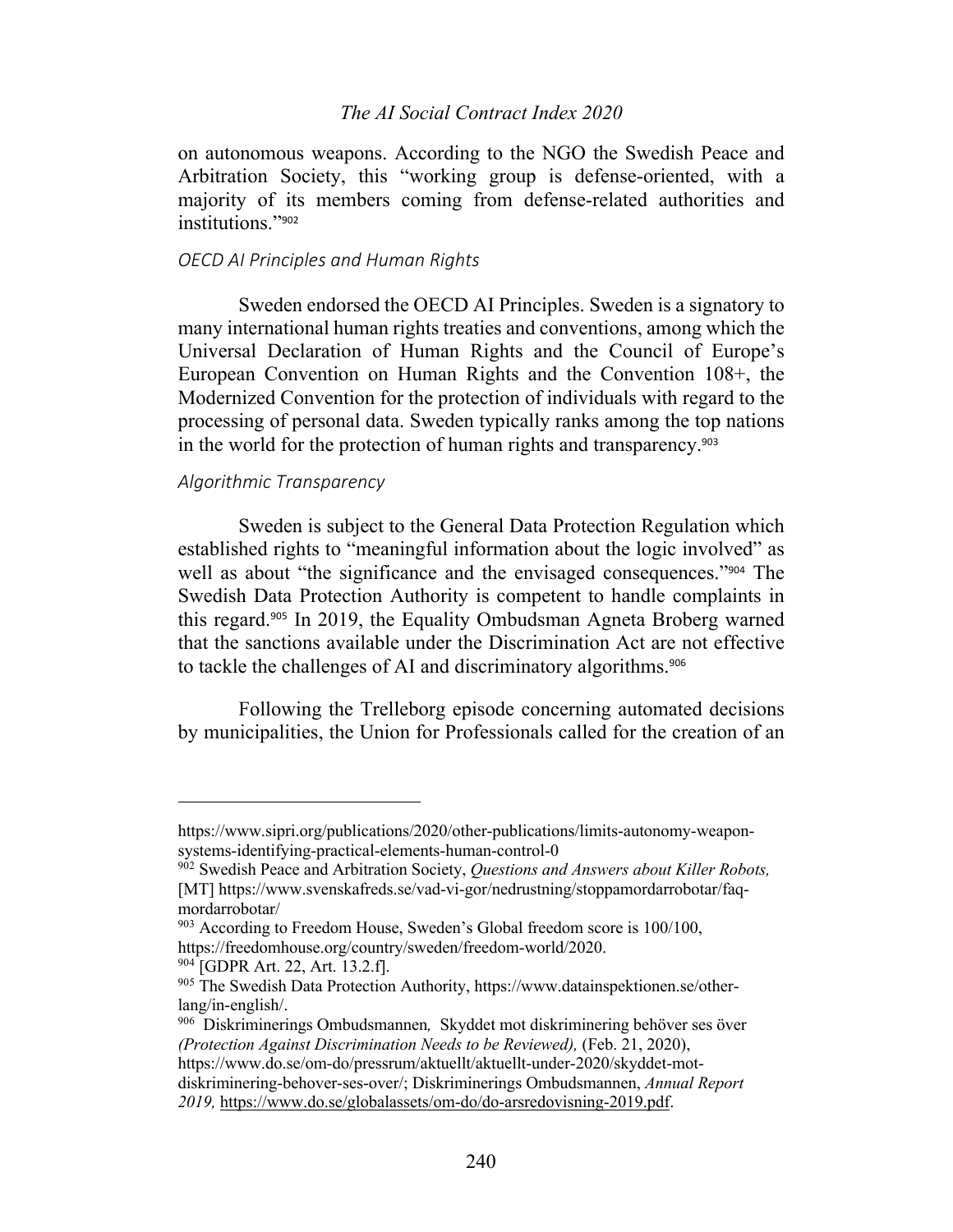algorithm ombudsman.<sup>907</sup> "The Union has, among other things, conducted a survey that shows that the requirement for an Algorithm Ombudsman has broad support among the public - and that transparency and openness are absolutely crucial for there to be trust in algorithms and automation." In this regard, a 2020 survey organized by BEUC, the European Consumer Organization, which involved the Swedish Consumer Organization, revealed that "more than half of Sweden's consumers feel that artificial intelligence (AI) is used to manipulate them. And over 60 percent wish they could say no to automated decision making."<sup>908</sup>

Lastly, another independent government agency, the Equality Ombudsman (DO), may also play a part in ensuring the absence of discrimination which could result from a biased algorithm.<sup>909</sup> The case of Freddi Ramel v. the Trelleborg municipality previously mentioned also makes clear that the principle of public access does cover the source code of the software used for automated decisions and can be vindicated before the relevant administrative court.

#### *Human Rights*

Sweden ranks very highly for the protection of political rights and civil liberties. According to Freedom House, "Sweden is a parliamentary monarchy with free and fair elections and a strong multiparty system. Civil liberties and political rights are legally guaranteed and respected in practice, and the rule of law prevails."<sup>910</sup>

### *Evaluation*

Sweden endorsed the OECD AI Principles and is committed to developing trustworthy AI. Sweden ranks at the top among nations for the

<sup>907</sup> Union for Professionals, *Algorithm Policy in a Digital World*,

https://akademssr.se/opinion/algoritmpolitik.<br><sup>908</sup> https://www.sverigeskonsumenter.se/nyheter-press/nyheter-och-

pressmeddelanden/las-mer-om-undersokningen-har/ [MT]; BEUC, *Artificial* 

*intelligence: what consumers say*,

<sup>&</sup>lt;sup>909</sup> Diskriminerings Ombudsmannen, *Welcome to the Equality Ombudsman* (Oct. 20, 2020), https://www.do.se/other-languages/english/. See also Emma Lundberg, *Automated decision-making vs indirect discrimination – Solution or aggravation* (2019), https://www.diva-portal.org/smash/get/diva2:1331907/FULLTEXT01.pdf.

<sup>910</sup> Freedom House, *Freedom in the World 2020 – Sweden (2020),*

https://freedomhouse.org/country/sweden/freedom-world/2020